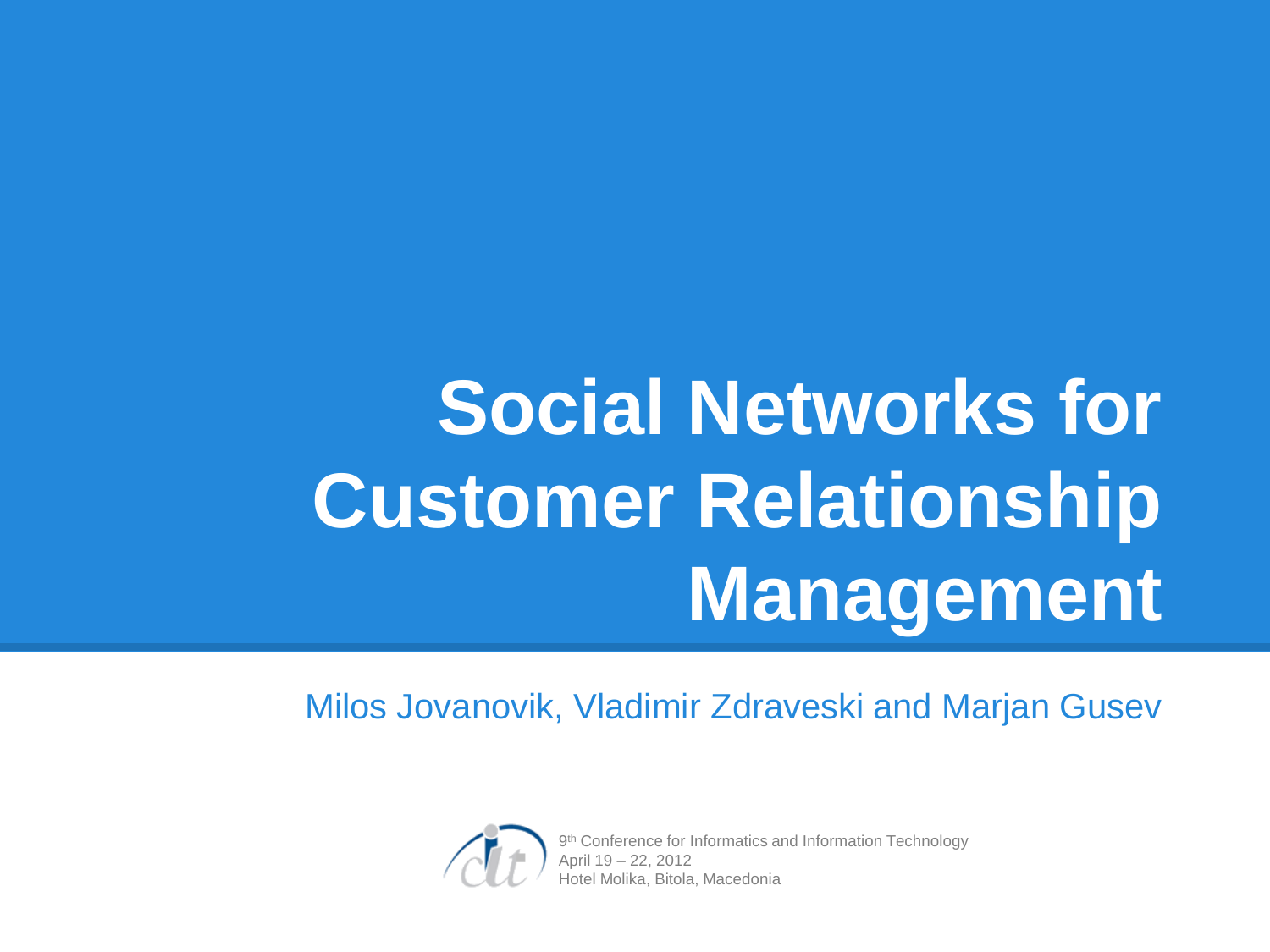# **Agenda**

- iKnow goals
- Social networks use
	- o marketing
	- o technical support
	- o FAQ
- Statistics
	- o number of questions, answers
	- o average response time
- Previous experience
- Conclusion
- Q&A

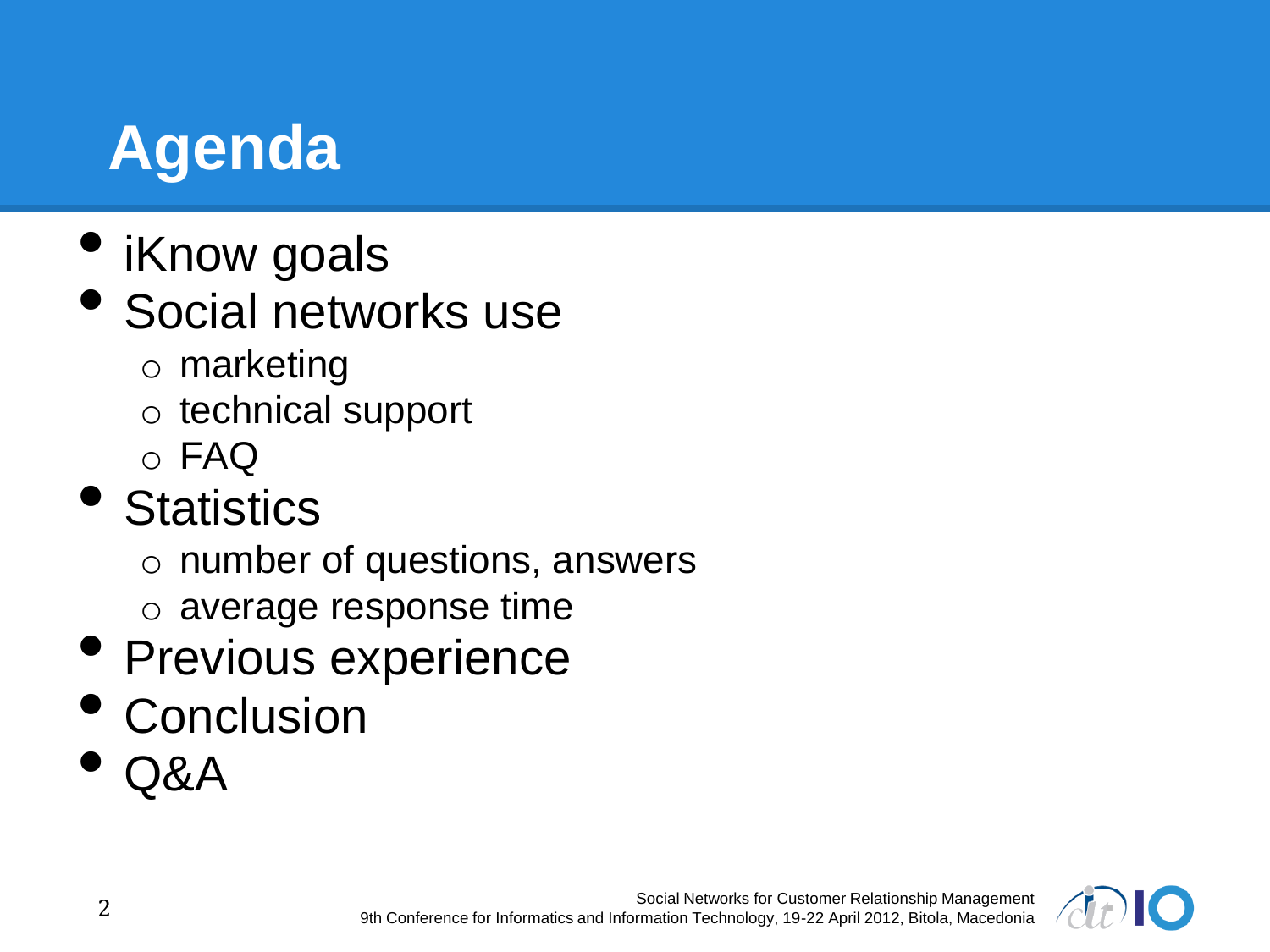# **iKnow Enrollment**

- For the student enrollment process for the academic year 2011/2012, our Faculty used the enrollment module of the iKnow System.
- It allows the candidates to enter and validate their enrollment data through an electronic system.
- Provides the candidates with:
	- o faster data entry;
	- o easier data validation;
	- o automatic average grade calculation;
	- $\circ$  ability for editing the data before finalizing it;

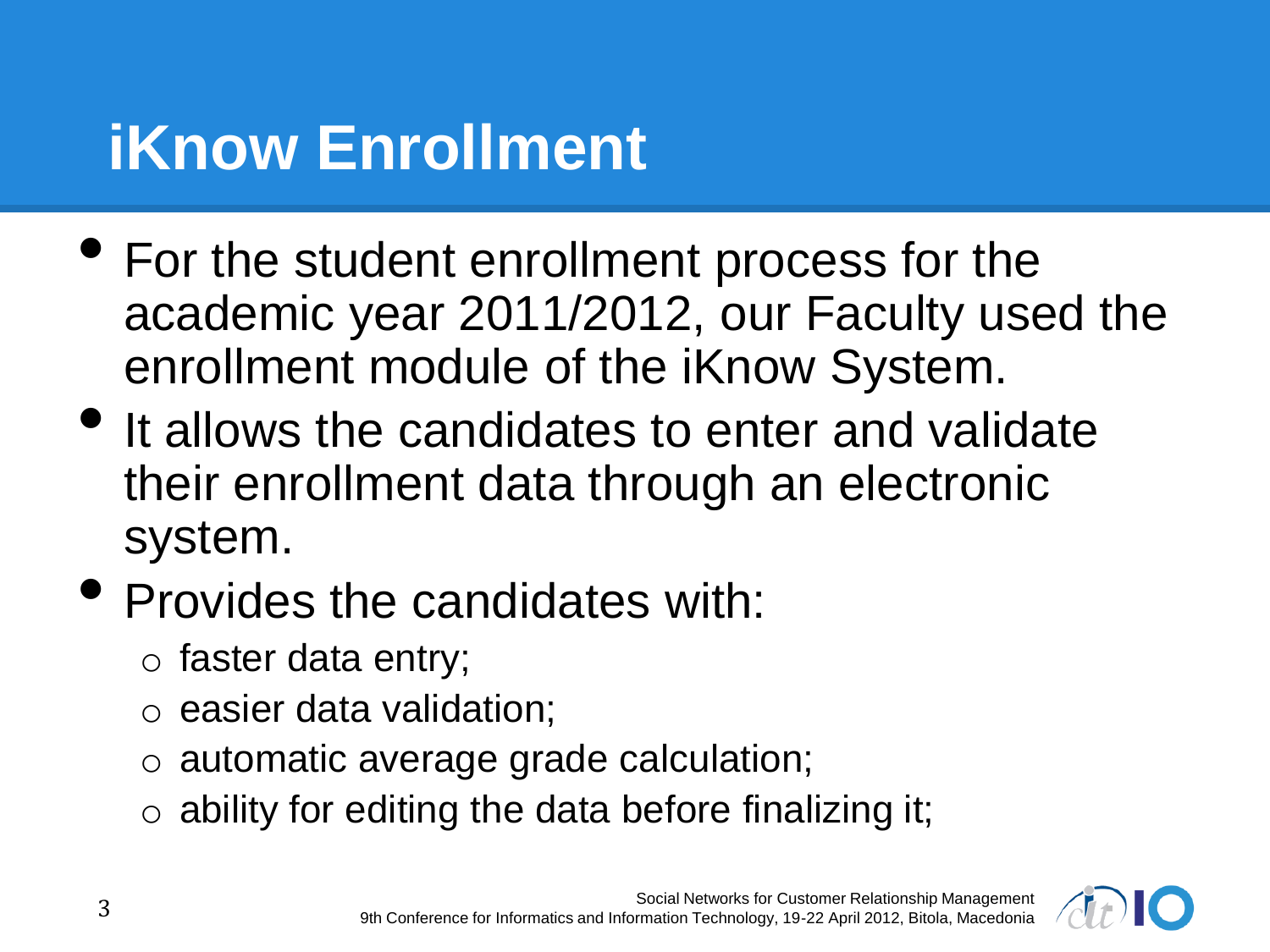# **iKnow Enrollment**

- Benefits for the Faculty and the Enrollment Commision:
	- no need for manual data-entry of data from more than 650 candidates (!);
	- $\circ$  faster and automatic ranking of the candidates;
	- easy transfer of information about the enrolled candidates - now students - into other e-services of the Faculty;

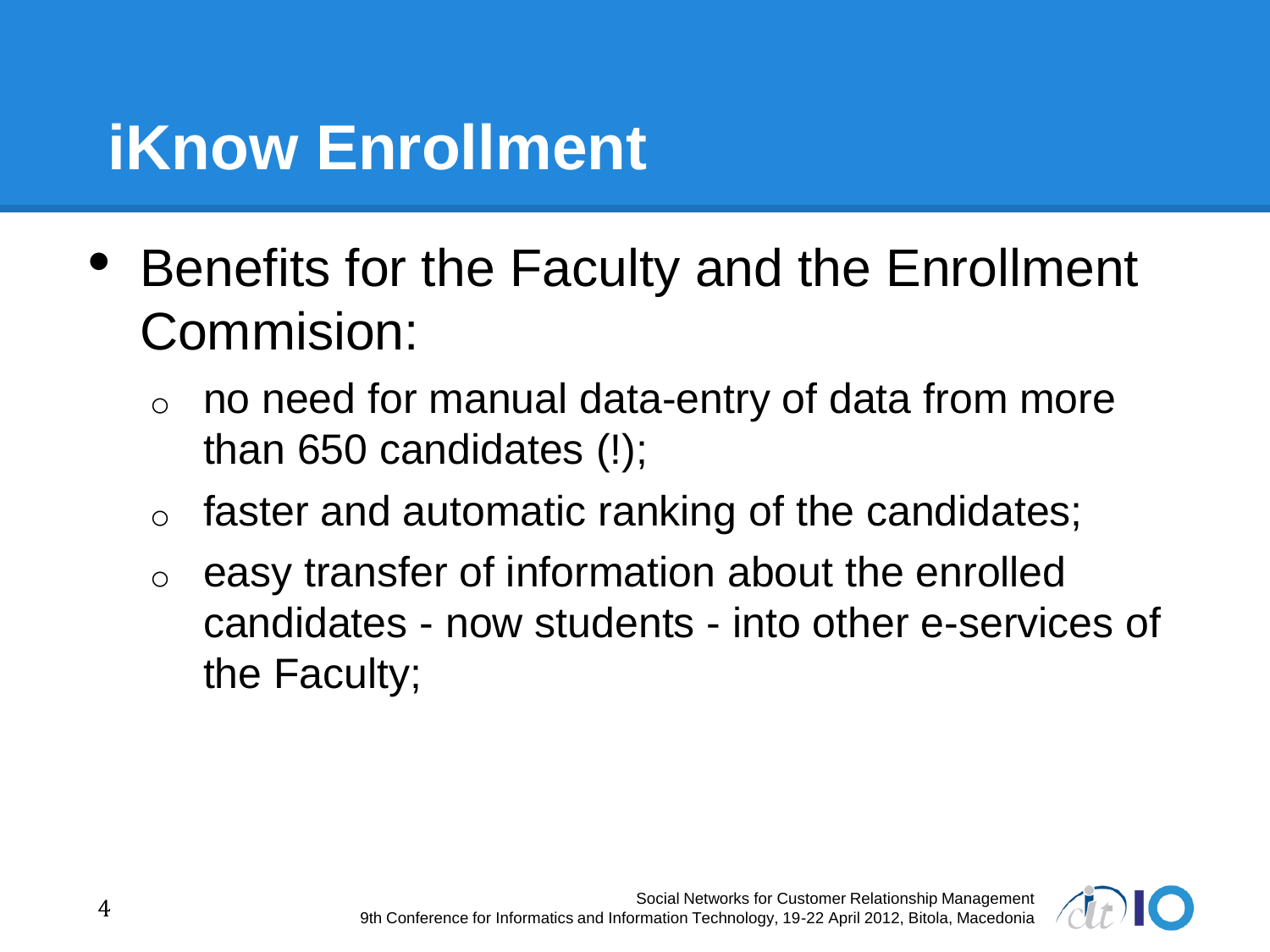# **Social Networks**

- Following the global trends and innovation in ICT, the ways of communication between the universities and faculties with their students and enrollment candidates has become significantly different.
- The use of social networks and other forms of interactive communication for this type of communication is becoming a trend.
- The intensity of the communication between the students and the faculties and universities seems to be very high during the process of choosing a faculty for enrollment, as well as the short period just before the enrollment starts.

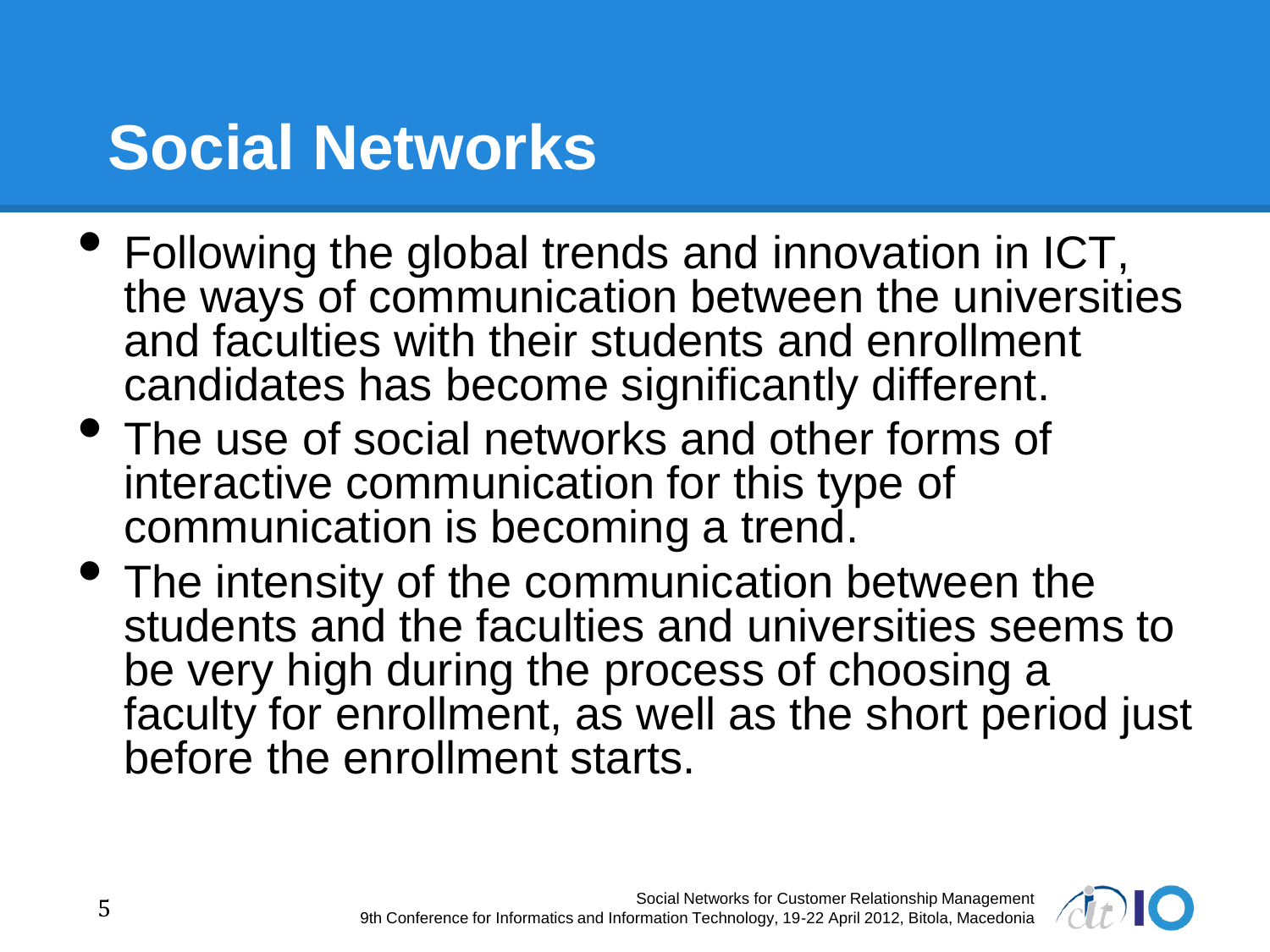# **Social Networks**

- In order to better explain the enrollment process to our candidates, we decided to use the social networks as the main communication channel.
- We decided to use:
	- o the CSE Facebook page
	- o the CSE Twitter profile
	- o the CSE YouTube channel
	- o the CSE website
		- FAQ, Contact & Facebook live-chat

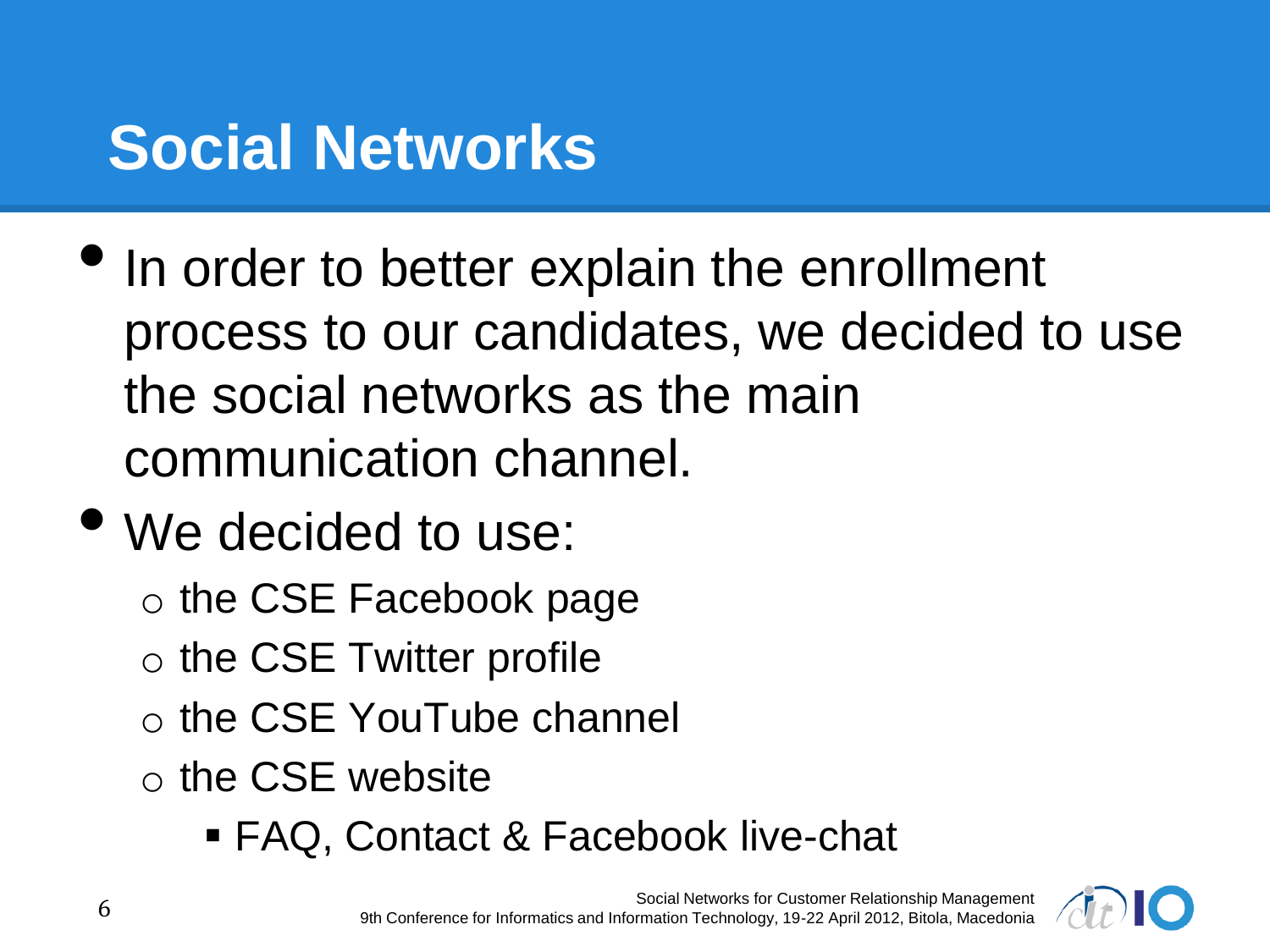#### **Facebook**



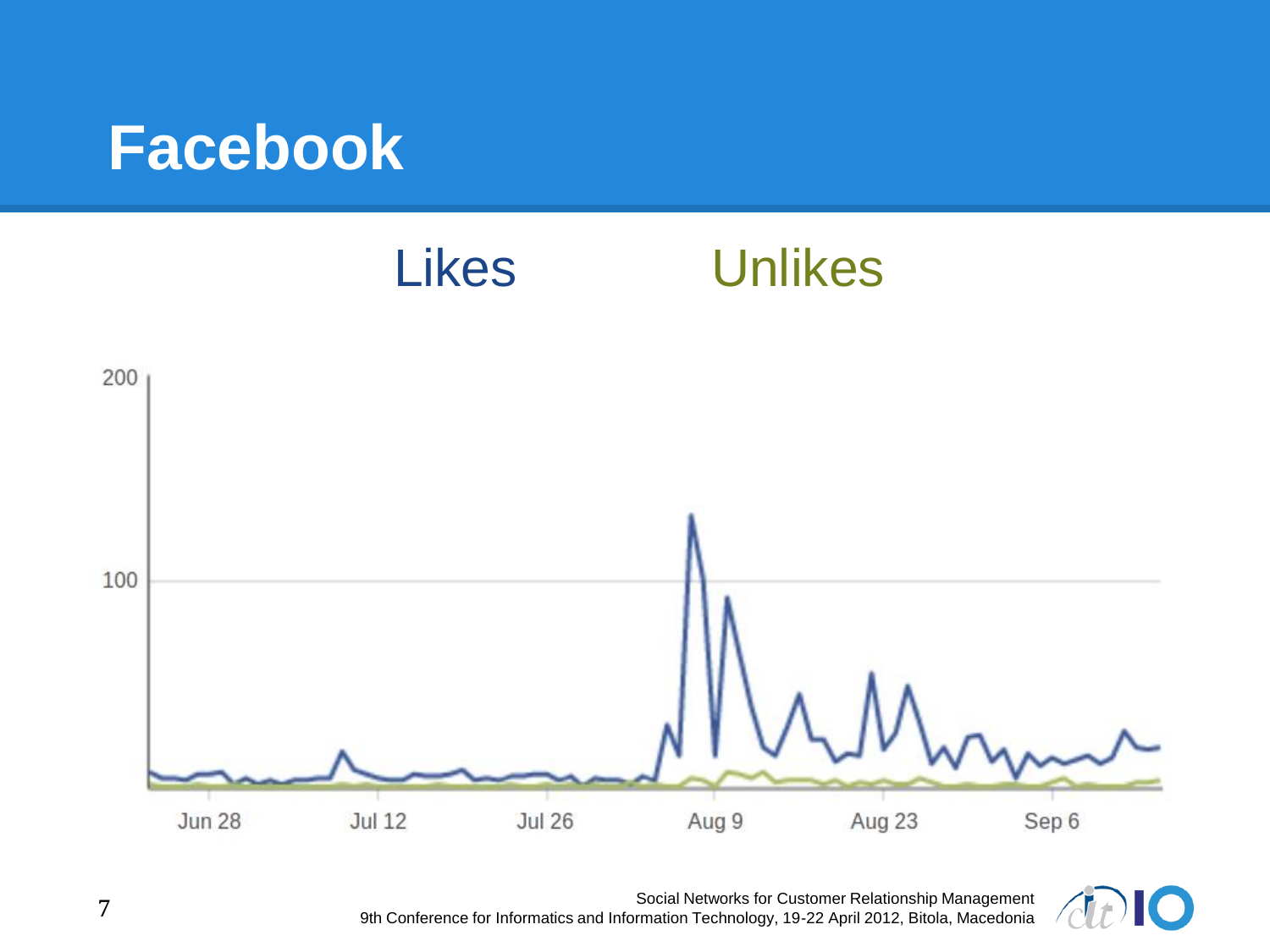#### **Facebook - All stories**

- People that talked about this
- People that have seen the post (viral reach)



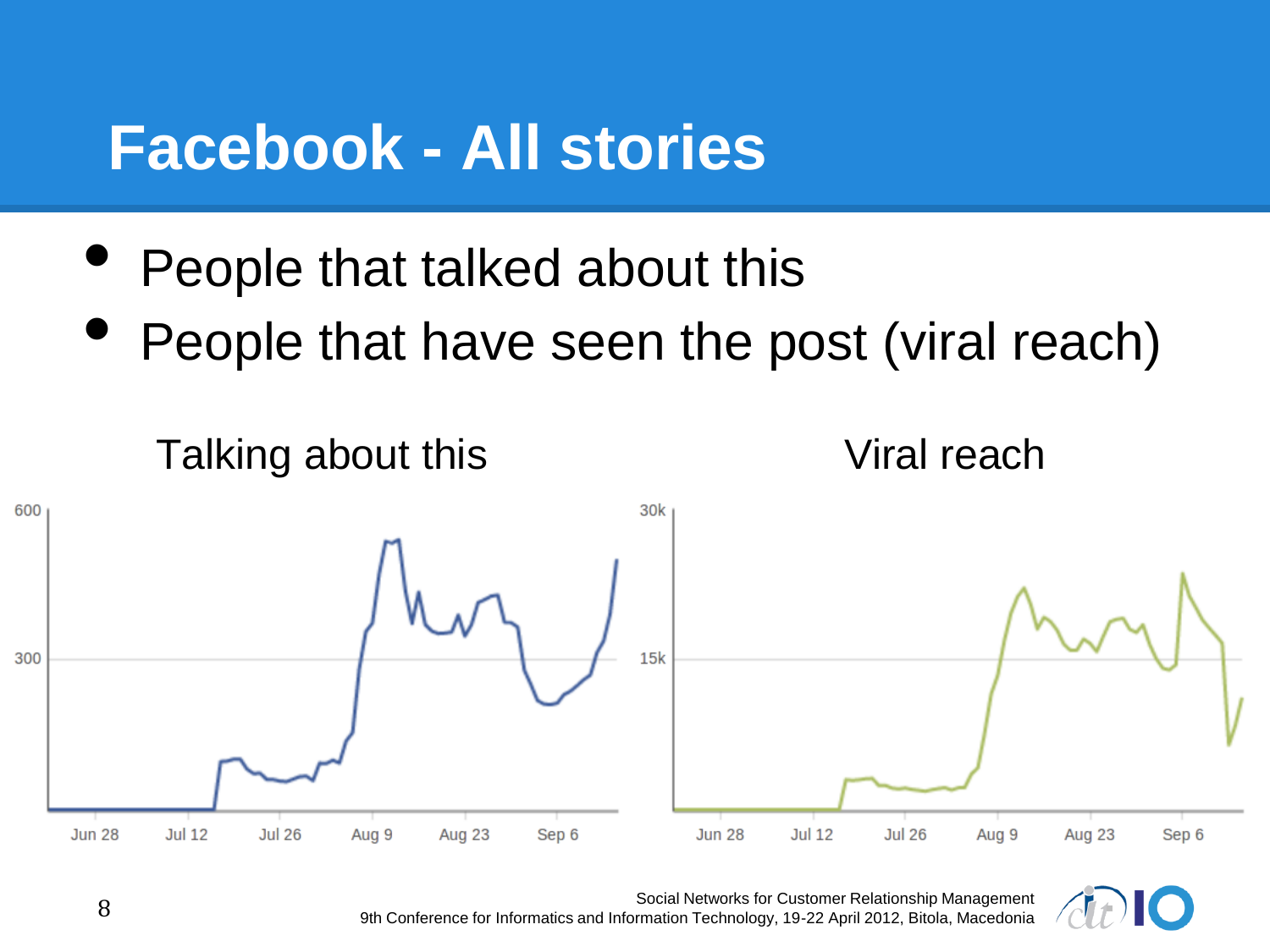#### **Facebook - Post by others**

- People that talked about this
- People that have seen the post (viral reach)



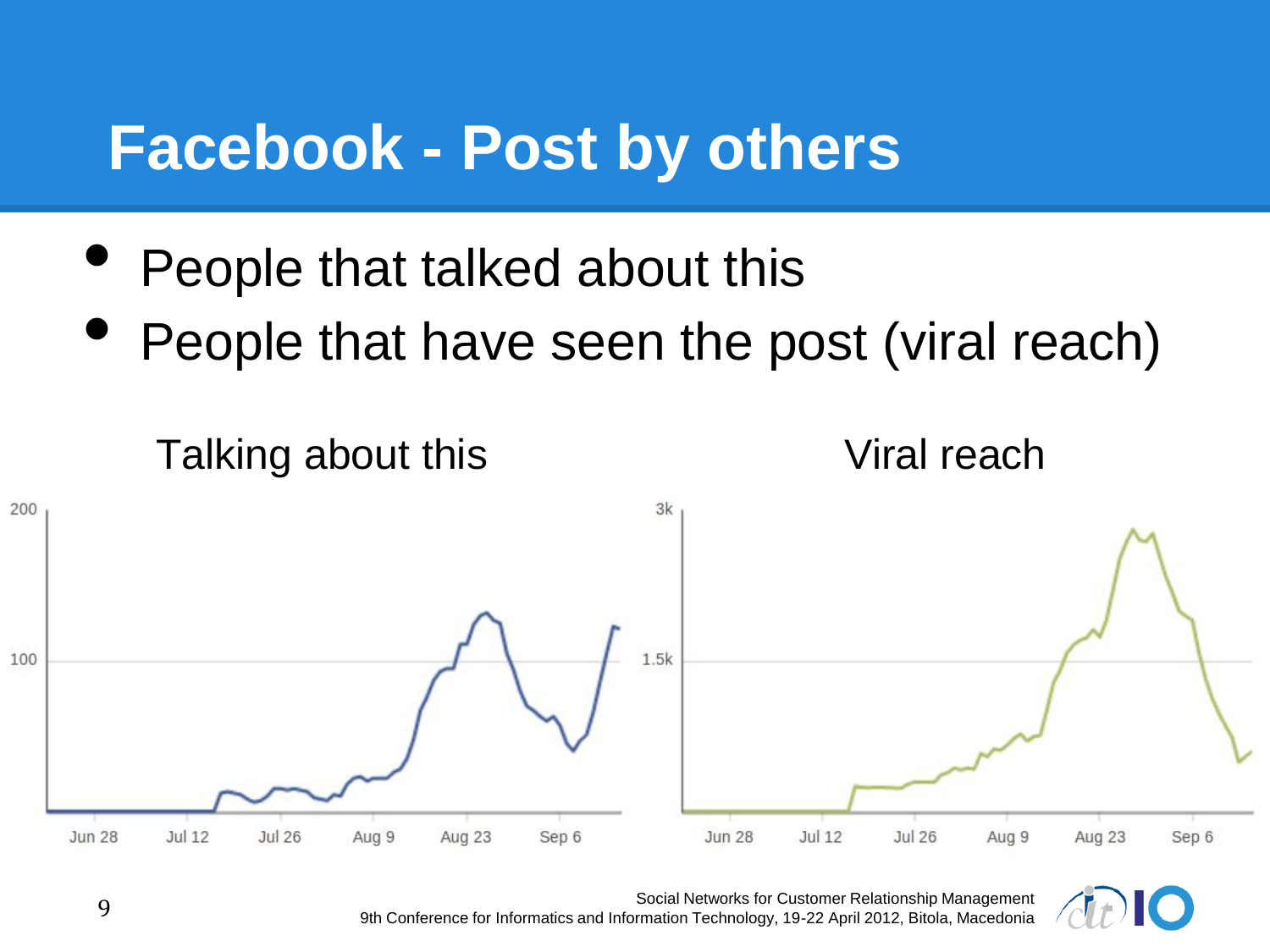## **Twitter**

- Continuous communication with our Twitter followers:
	- o 399 tweets
	- o 864 following
	- o 882 followers
- Interaction with students:
	- 62 questions through mentions of  $@FINK$ ledu and @CSEedu;
	- $\circ$  43 questions through DMs (direct, private messages);

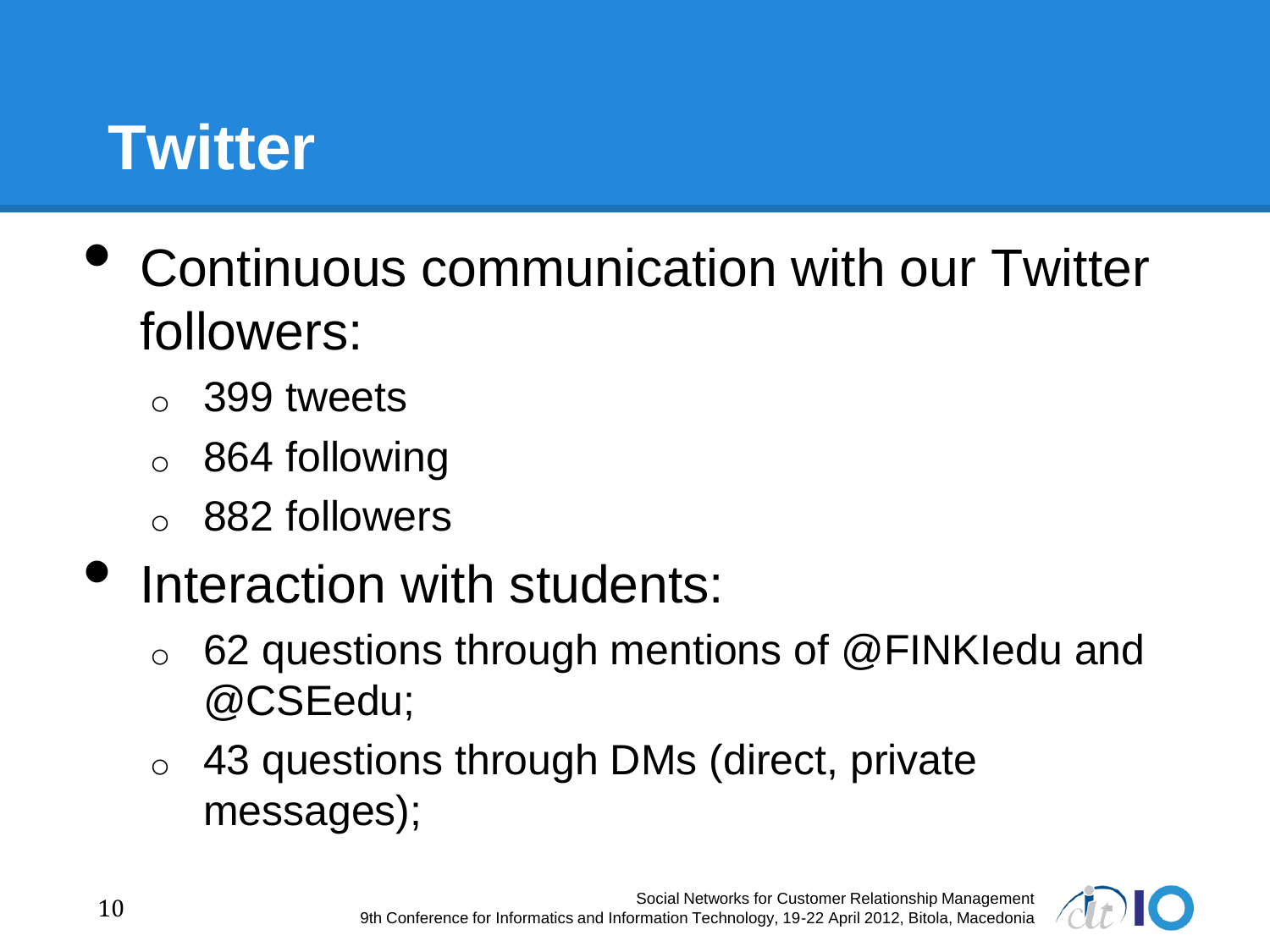### **YouTube**

- We created an instructional video for the iKnow enrollment process.
- We put it up on our YouTube channel.
- It was viewed 803 times.



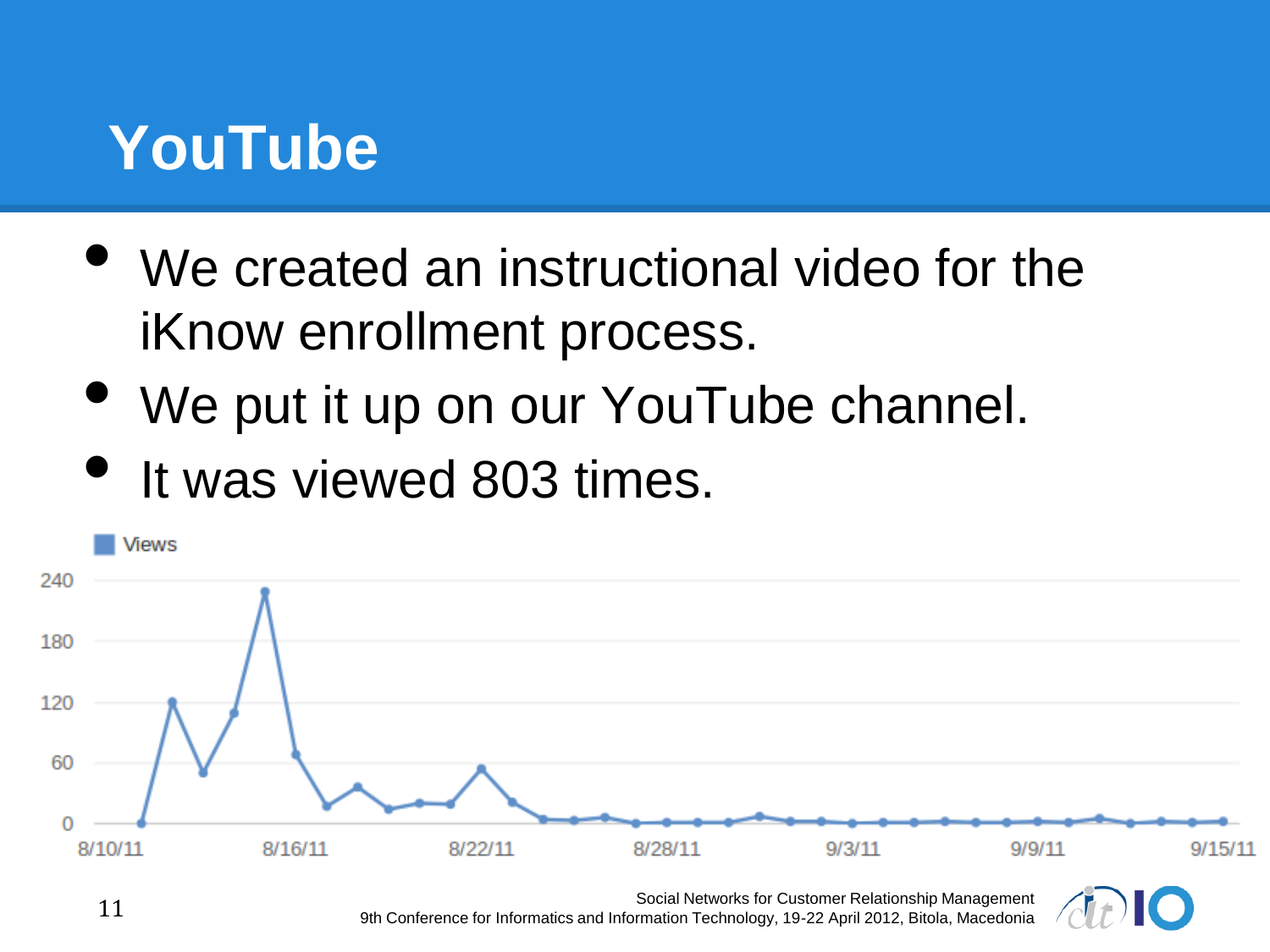# **FAQ, Contact, Facebook live-chat**

- Due to the openness of the Faculty, the enrollment candidates were in a position to ask a large amount of questions.
- Therefore, we had to create additional modules on the CSE website:
	- o a FAQ module
	- o a Contact module
	- o a Facebook live-chat module

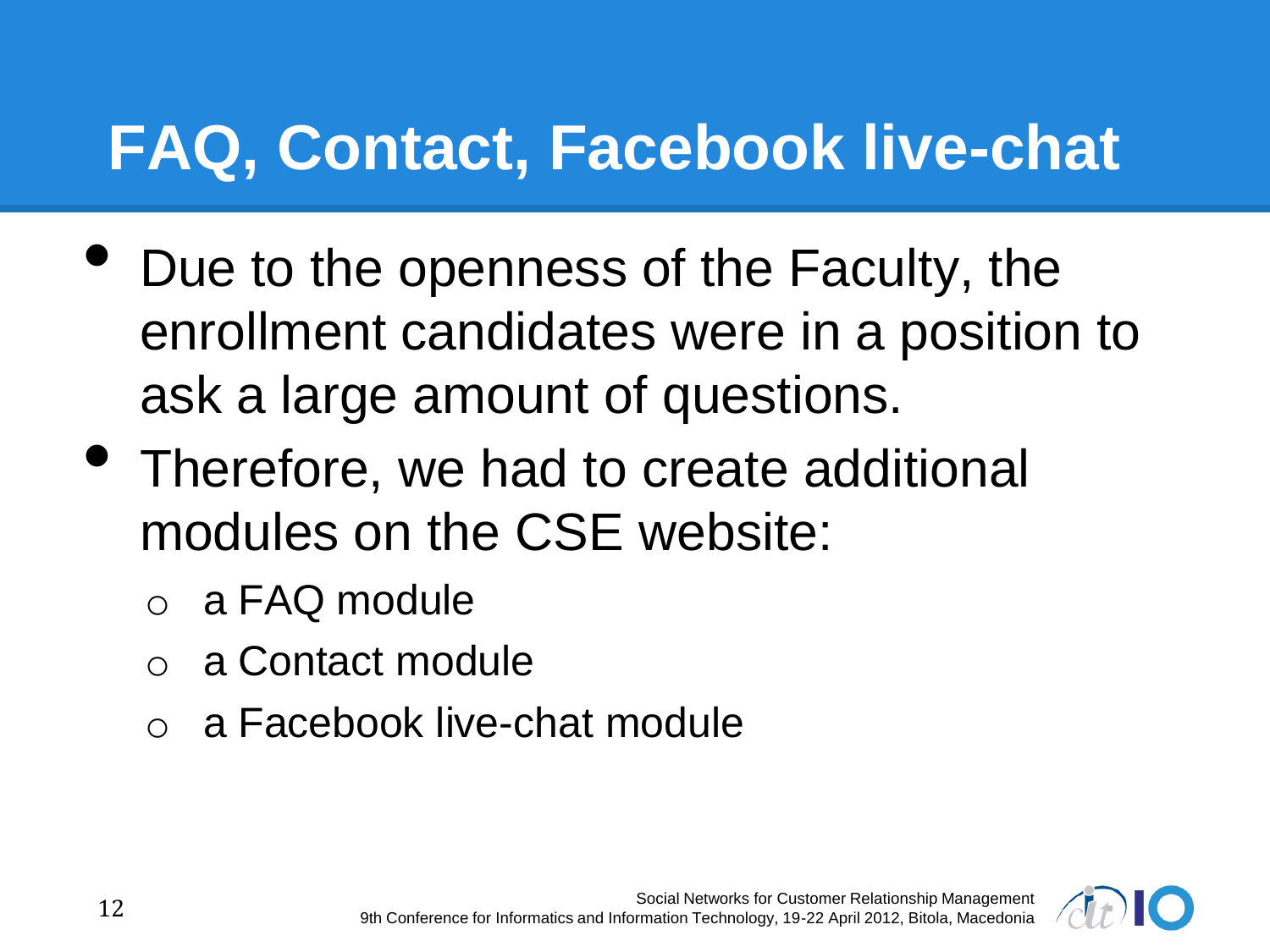### **FAQ**

- Number of questions
	- o Published 180
	- $\circ$  Total 180 $^{*}$ (~5)
- Questions frequency
	- o Average 10-15 per day
	- o Maximum 40 per day
- Response time
	- o Average 2 days
	- o Maximum 7 days

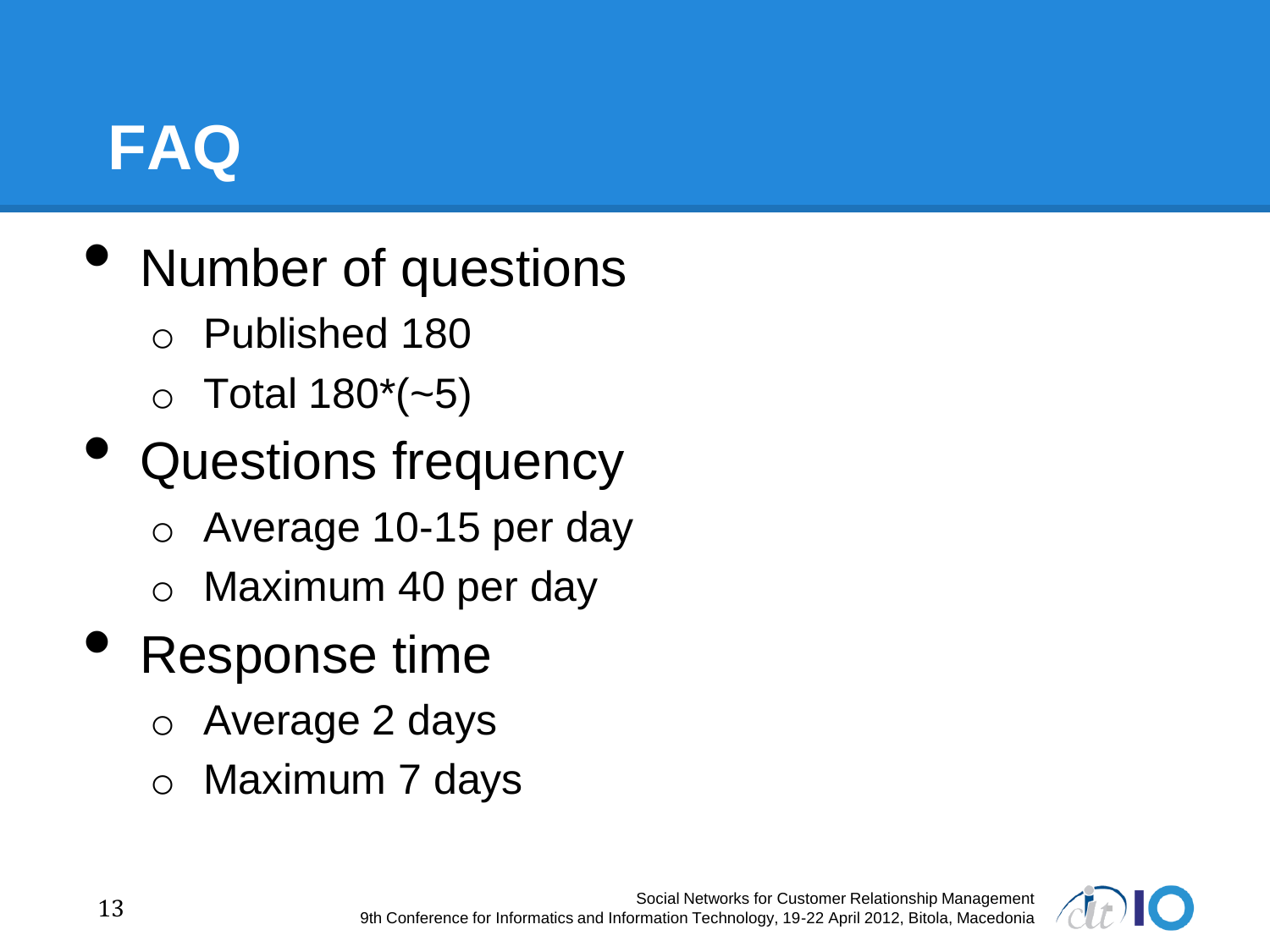# **Contact**

- Number of questions
	- $\circ$  Total: ~160;
	- o None of them were published on the website;
- Questions frequency
	- o Average 3 per day;
- Response time
	- o Average 2 days;
	- o Maximum 7 days;

#### • Contacts

o Total 222 people;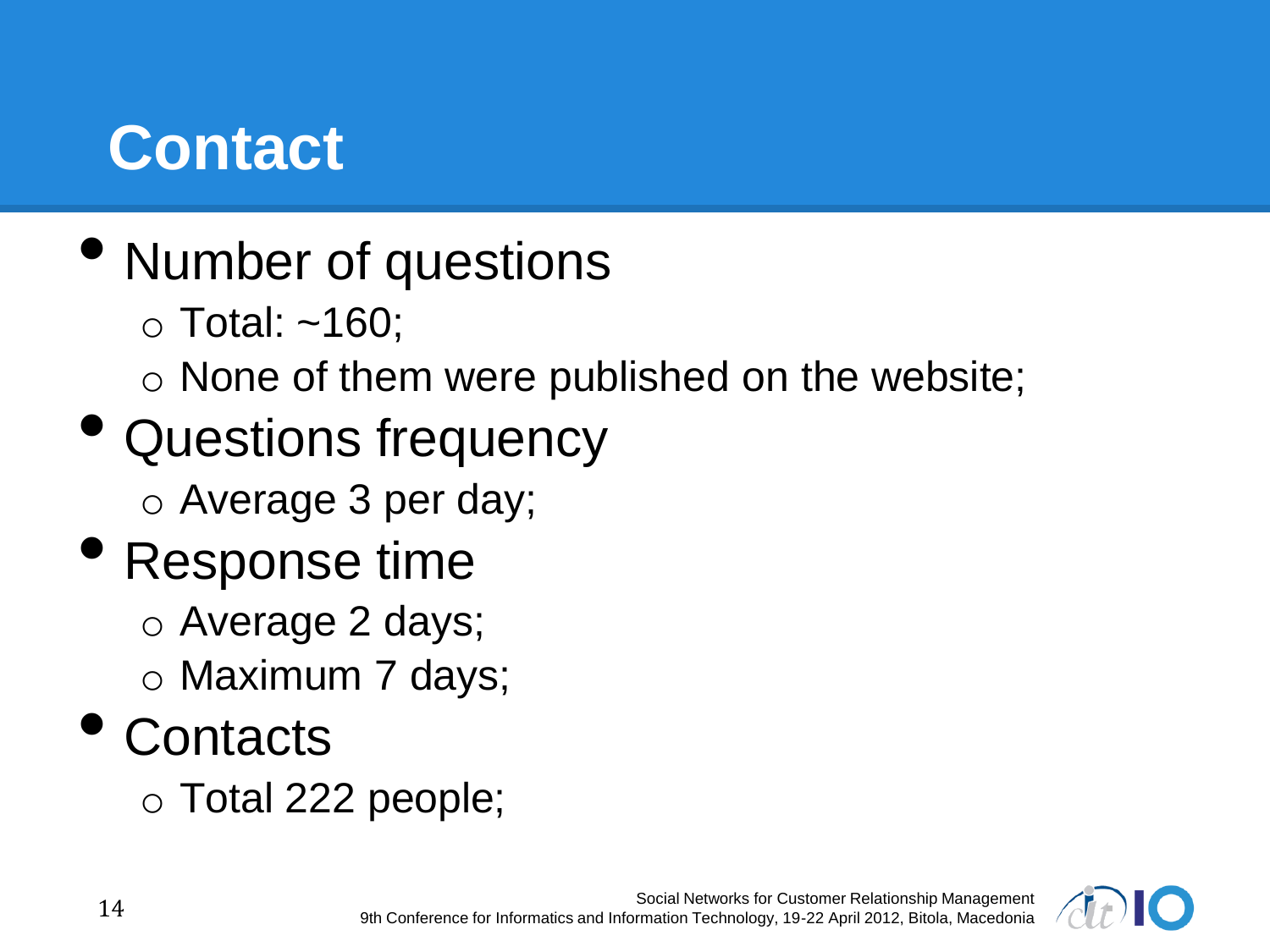#### **Facebook live-chat sessions**

#### • Number of sessions and duration

- $\circ$  5 sessions for the new students (09 13.08.2011);
- o every session lasted for 60 minutes;
- $\circ$  additional 2 sessions for our previous students;
- **Session details**



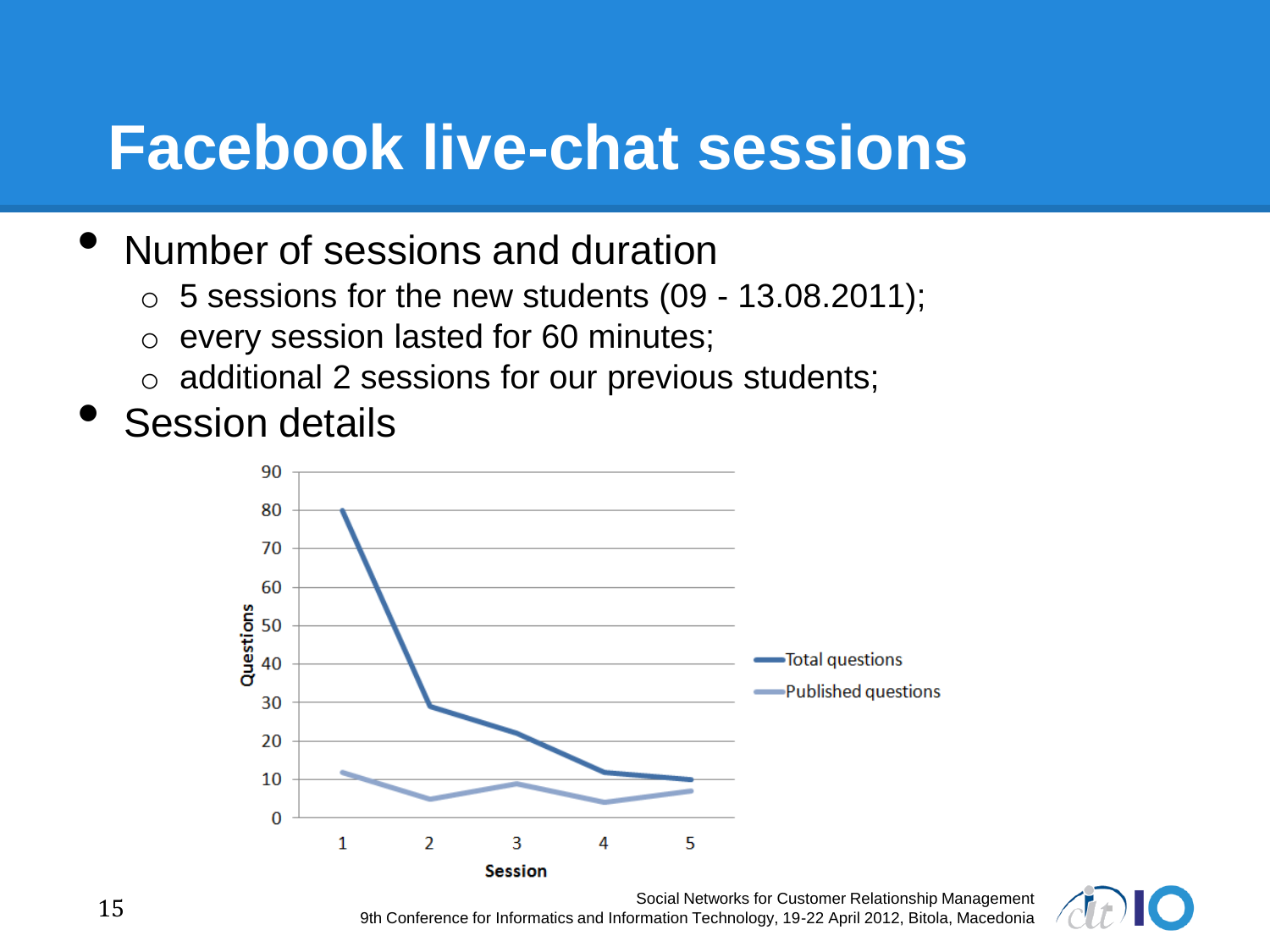#### **Facebook live-chat sessions**

- Total number of questions in the sessions
	- o 153 total questions (30,6 per session)
- Total number of questions published after the sessions
	- o we selected unique, interesting and frequently asked questions for publication on the CSE website
	- o 37 total questions were selected and published
	- o the selected questions were published after each session
	- $\circ$  it led to a decline in the enrollment candidates' participation in the sessions in the following days - they already knew the answers of their own questions

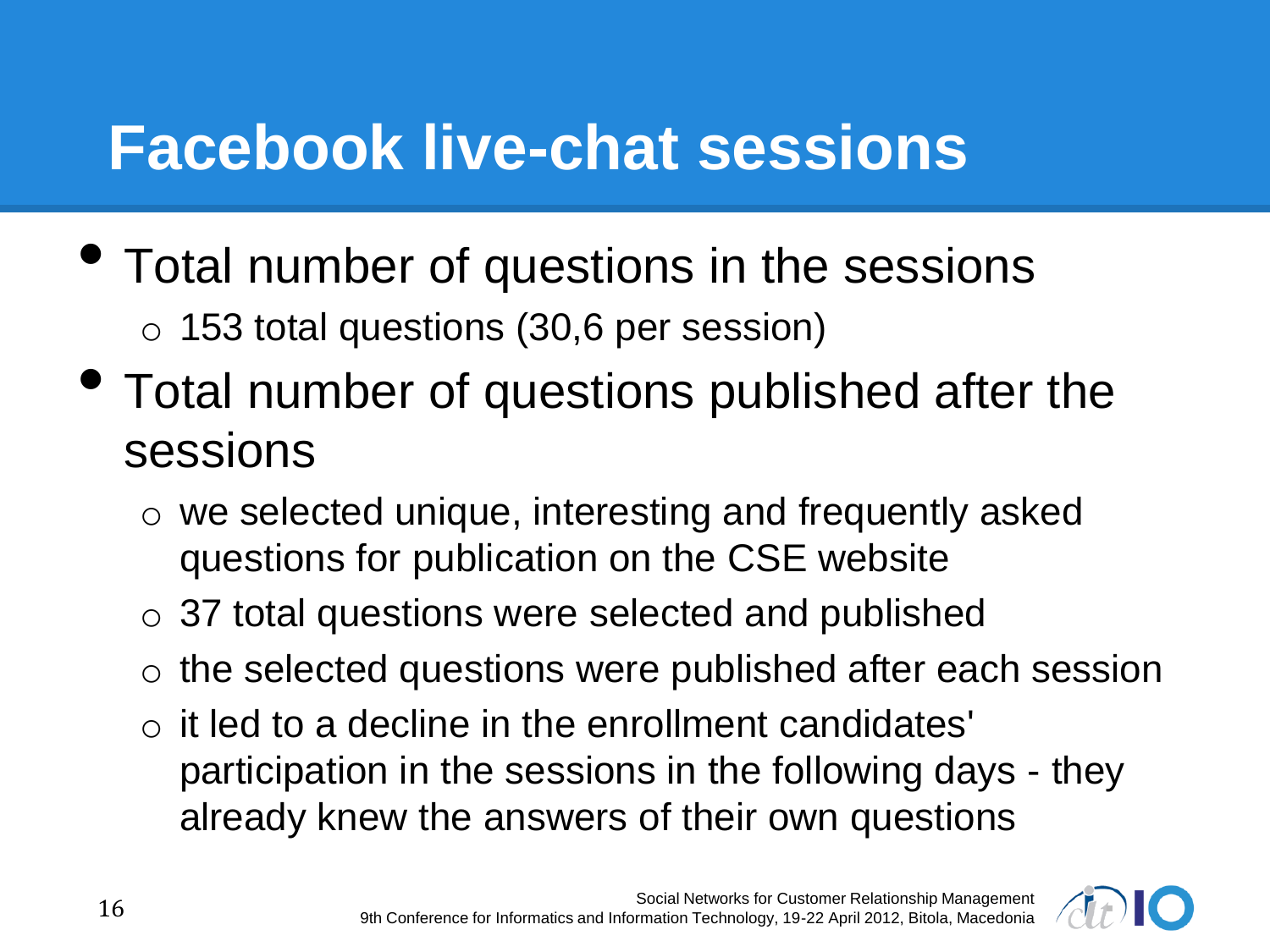# **Comparison & Conclusion**

- First year of using social networks for CRM
	- o Presenting an open approach for communication with our 'customers' - enrollment candidates and students
	- o High interest, represented through the large number of questions
- Total number of questions:
	- o Facebook: 1415
	- o Twitter: 105
	- o FAQ: ~900
	- o Contact: ~160
	- o Facebook live-chat sessions: 153

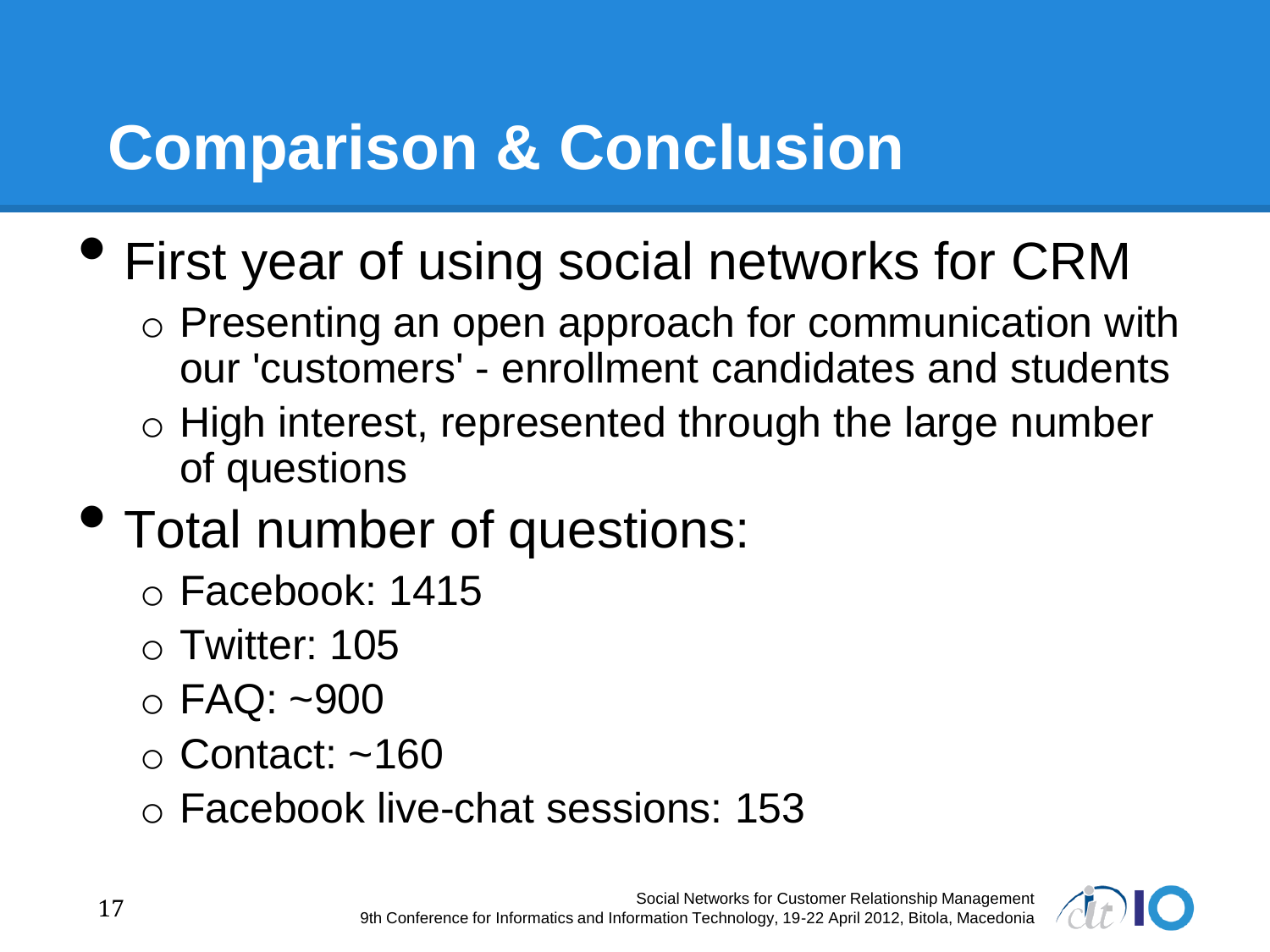## **Comparison & Conclusion**

#### **Total number of questions**



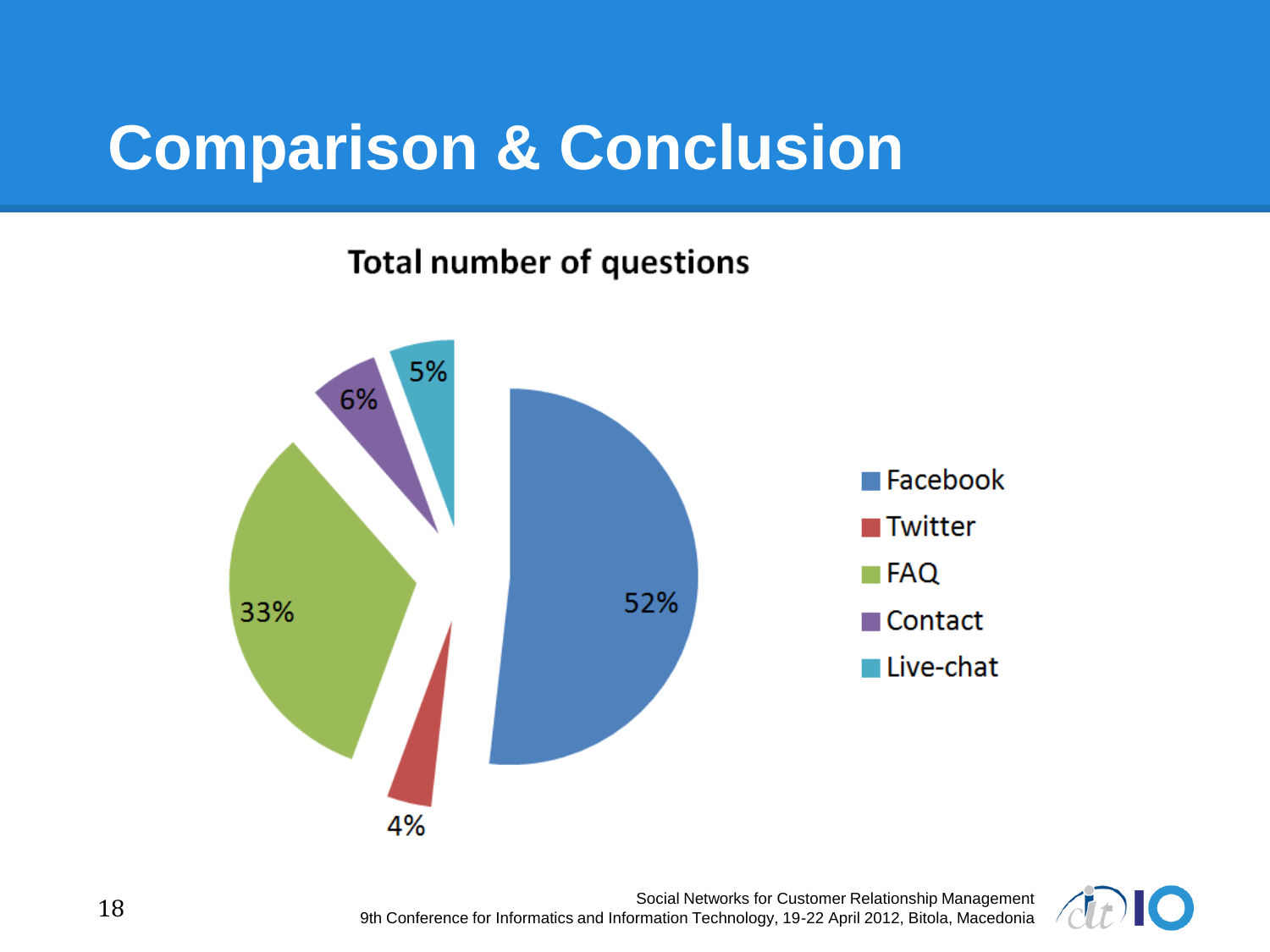# **Comparison & Conclusion**

- More questions on Facebook than on Twitter  $\circ$  The enrollment candidates don't use Twitter as much
- More questions on FAQ and Contact than on the live-chats
	- o The enrollment candidates prefer private communication
	- $\circ$  We prefer public communication  $-$  leads to transparency and less questions

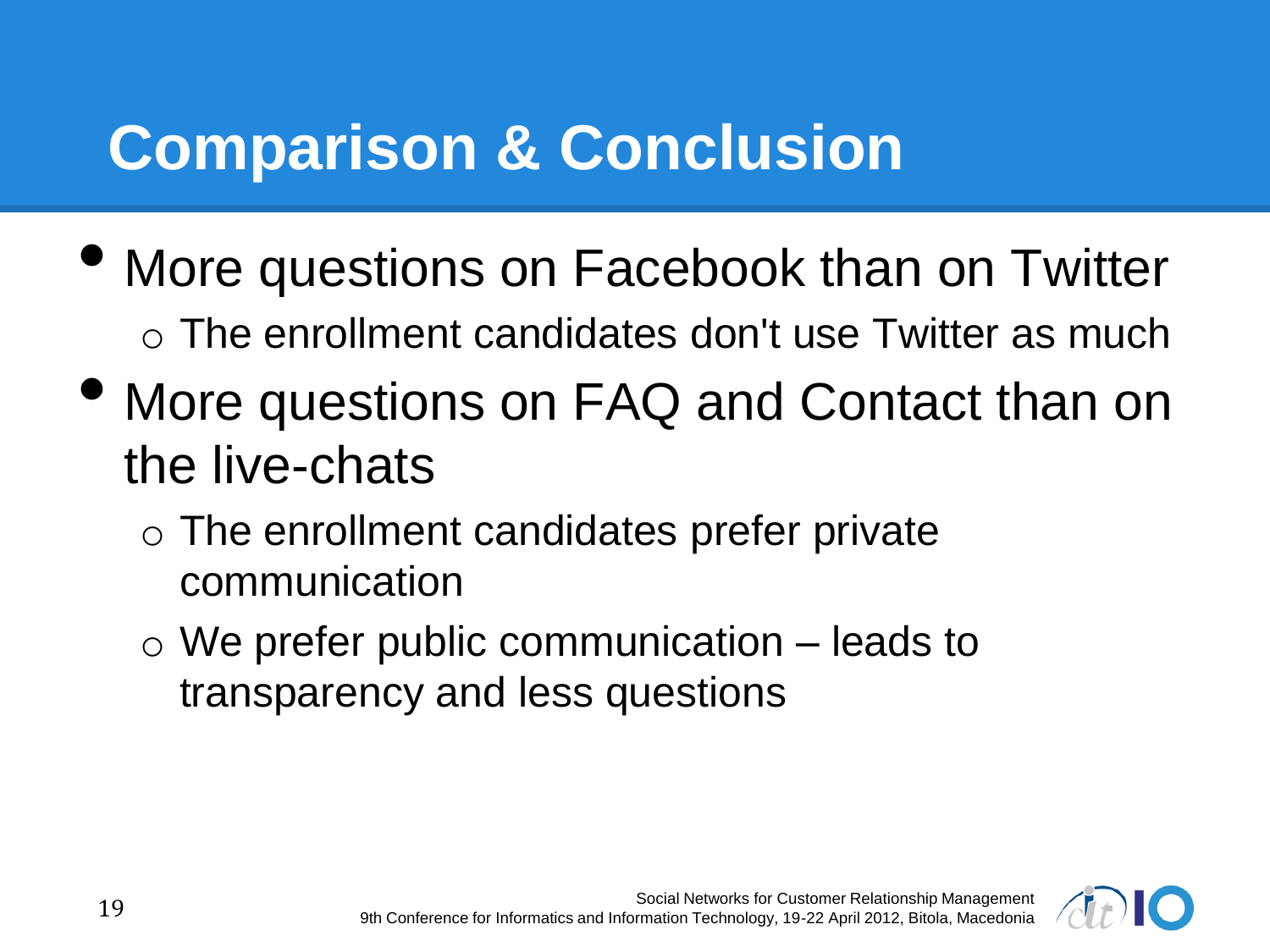

#### Thank you for the attention!